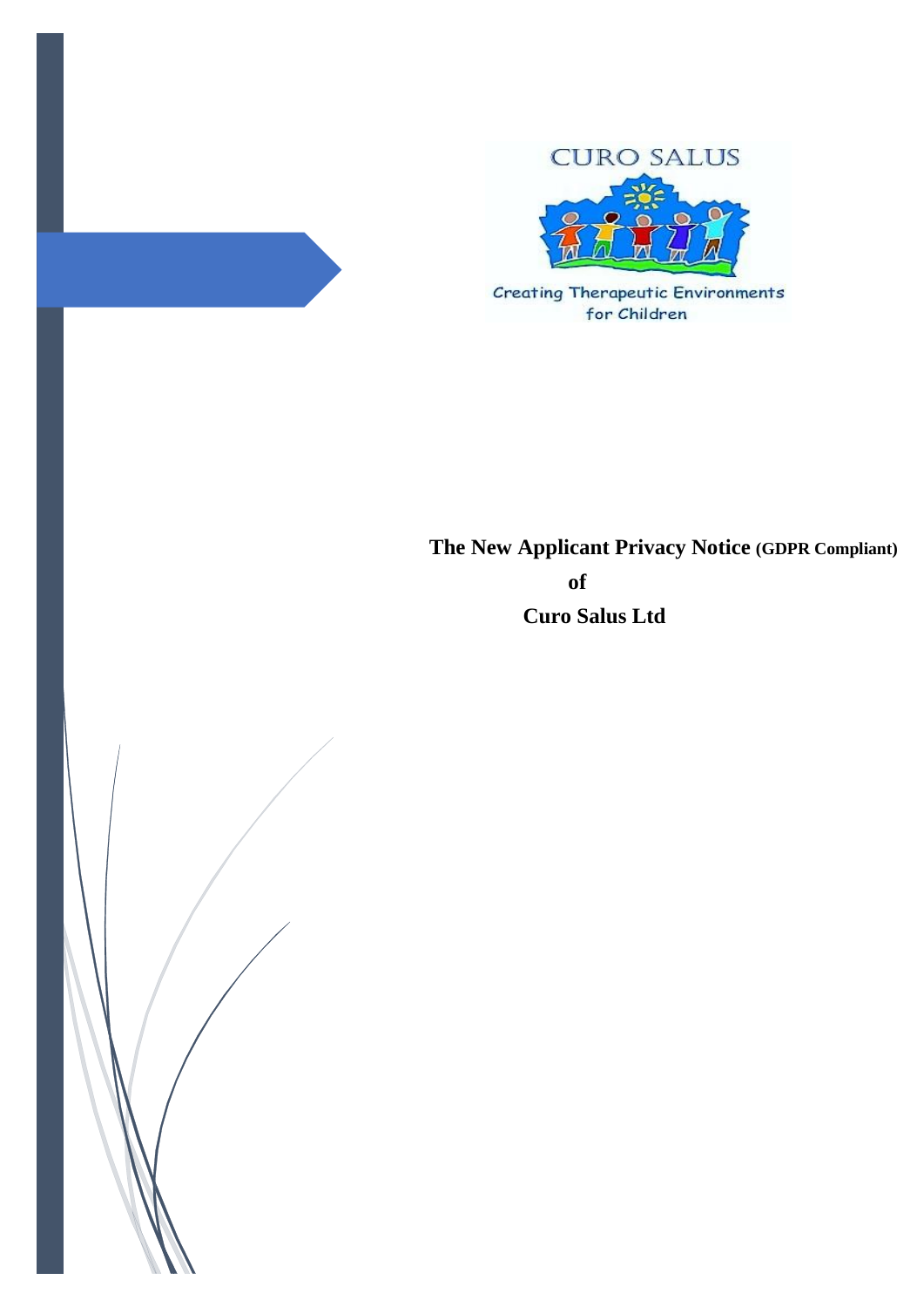### **Data Controller: Curo Salus Ltd, Wardhouse Farm, Forehouse Road, Kilbarchan, PA10 2PU**

## **Data Protection Officer: Sean Roxburgh, IT Manager.**

As part of any recruitment process, the organisation collects and processes personal data relating to job applicants. The organisation is committed to being transparent about how it collects and uses that data and to meeting its data protection obligations.

## **What information does the organisation collect?**

The organisation collects a range of information about you. This includes:

- your name, address and contact details, including email address and telephone number;
- details of your qualifications, skills, experience and employment history;
- information about your current level of remuneration;
- whether or not you have a disability for which the organisation needs to make reasonable adjustments during the recruitment process;
- information about your entitlement to work in the UK; and
- equal opportunities monitoring information, including information about your ethnic origin, sexual orientation, health, and religion or belief.

The organisation collects this information in a variety of ways. For example, data might be contained in application forms, CVs or resumes, obtained from your passport or other identity documents, or collected through interviews or other forms of assessment.

The organisation will also collect personal data about you from third parties, such as references supplied by former employers, information from employment background check providers and information from criminal records checks. The organisation will seek information from third parties only once a job offer to you has been made and will inform you that it is doing so.

Data will be stored in a range of different places, including on your application record, in HR management systems and on other IT systems (including email).

## **Why does the organisation process personal data?**

The organisation needs to process data to take steps at your request prior to entering into a contract with you. It also needs to process your data to enter into a contract with you.

In some cases, the organisation needs to process data to ensure that it is complying with its legal obligations. For example, it is required to check a successful applicant's eligibility to work in the UK before employment starts.

The organisation has a legitimate interest in processing personal data during the recruitment process and for keeping records of the process. Processing data from job applicants allows the organisation to manage the recruitment process, assess and confirm a candidate's suitability for employment and decide to whom to offer a job. The organisation may also need to process data from job applicants to respond to and defend against legal claims.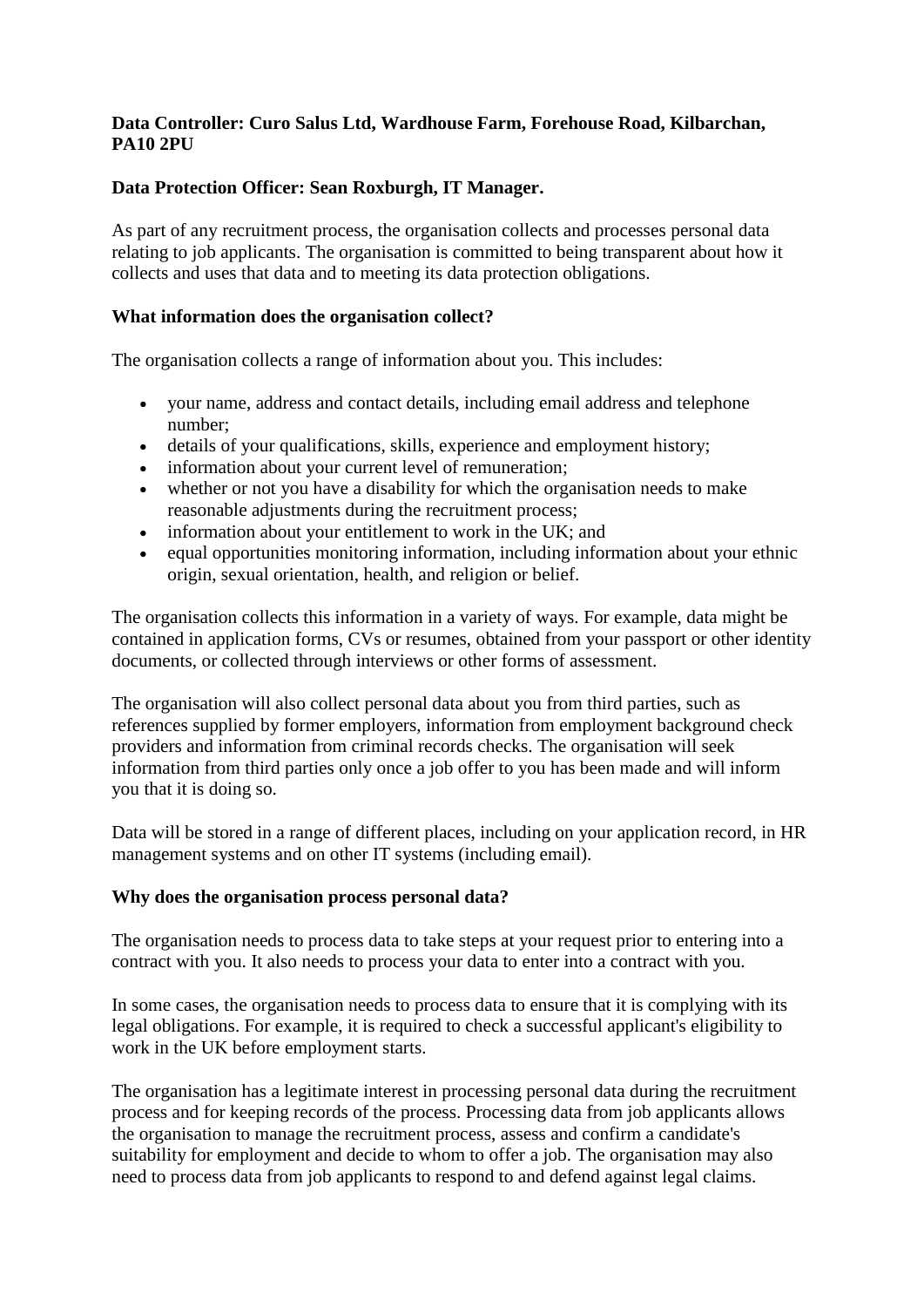The organisation processes health information if it needs to make reasonable adjustments to the recruitment process for candidates who have a disability. This is to carry out its obligations and exercise specific rights in relation to employment.

Where the organisation processes other special categories of data, such as information about ethnic origin, sexual orientation, health, religion or belief, age, gender or marital status, this is done for the purposes of equal opportunities monitoring with the explicit consent of job applicants, which can be withdrawn at any time.

For some roles, the organisation is obliged to seek information about criminal convictions and offences. Where the organisation seeks this information, it does so because it is necessary for it to carry out its obligations and exercise specific rights in relation to employment.

The organisation will not use your data for any purpose other than the recruitment exercise for which you have applied.

#### **Who has access to data?**

Your information will be shared internally for the purposes of the recruitment exercise. This includes members of the HR and recruitment team, interviewers involved in the recruitment process, managers in the business area with a vacancy and IT staff if access to the data is necessary for the performance of their roles.

The organisation will not share your data with third parties, unless your application for employment is successful and it makes you an offer of employment. The organisation will then share your data with former employers to obtain references for you, employment background check providers to obtain necessary background checks and Disclosure Scotland to obtain the necessary PVG checks.

The organisation will not transfer your data outside the European Economic Area.

## **How does the organisation protect data?**

The organisation takes the security of your data seriously. It has internal policies and controls in place to ensure that your data is not lost, accidentally destroyed, misused or disclosed, and is not accessed except by our employees in the proper performance of their duties

#### **For how long does the organisation keep data?**

If your application for employment is unsuccessful, the organisation will hold your data on file for 6 months after the end of the relevant recruitment process. At the end of that period or once you withdraw your consent, your data is deleted or destroyed.